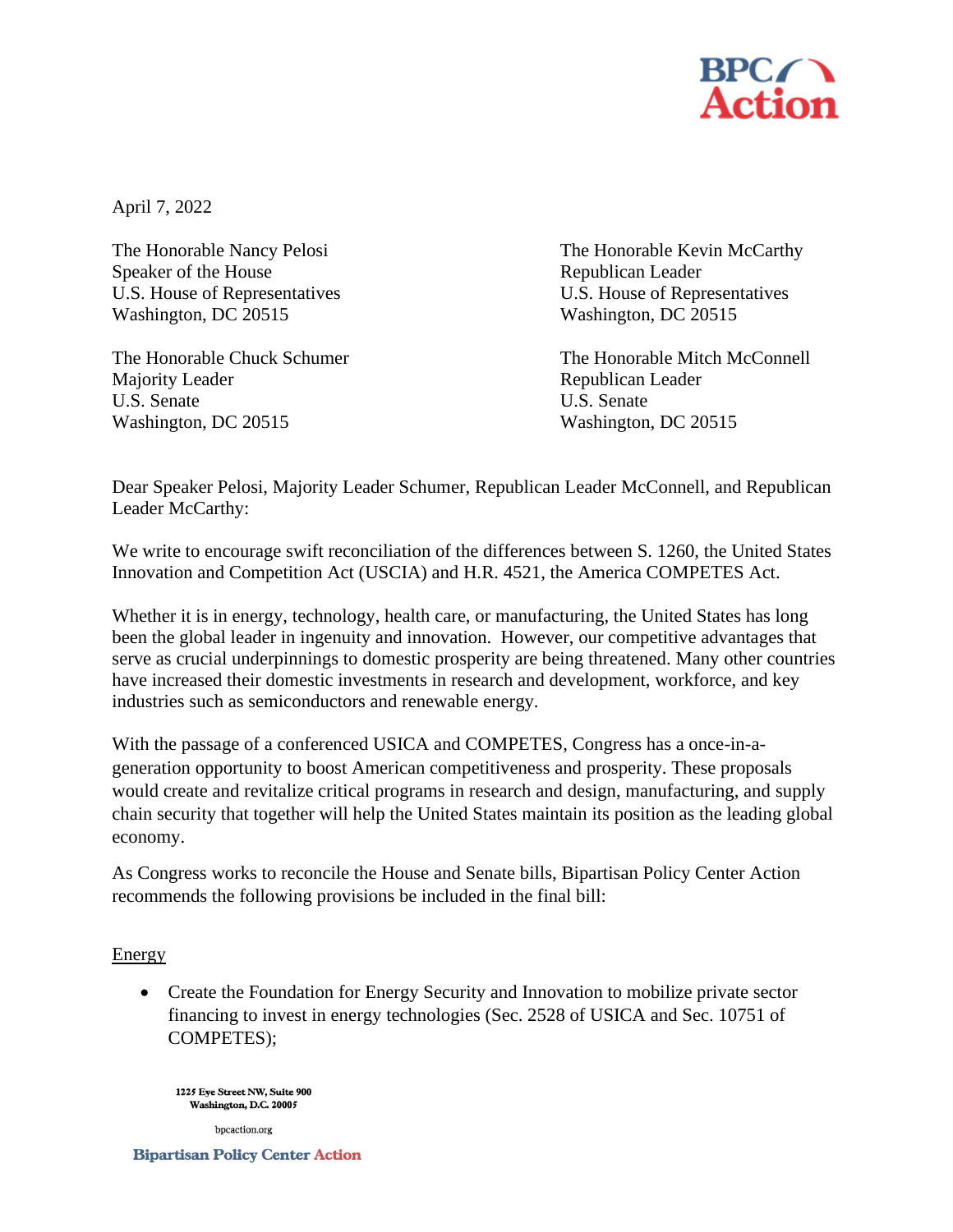

- Authorize at least \$17 billion for the Department of Energy to advance key technologies such as microelectronics, artificial intelligence, biotechnology, and advanced manufacturing (Sec. 2117 of USICA and Sec. 10101-10116 of COMPETES);
- Authorize the Regional Clean Energy Innovation Program to invest in energy innovation ecosystems in diverse geographic regions (Sec. 10642 of COMPETES);
- Authorize Energizing Technology Transfer provisions to boost energy commercialization and technology transfer activities (Sec. 10621-10637 of COMPETES);
- Authorize the SUPER Act to develop tools, technologies, and methods for low-emission steel manufacturing (Sec. 10721 of COMPETES).

# **Technology**

- Provide \$52 billion to the Creating Helpful Incentives to Produce Semiconductors (CHIPS) for America Fund to incentivize domestic semiconductor production (Sec. 1002 of USICA; Sec. 10001 of COMPETES);
- Provide \$1.5 billion in supplemental appropriations for the Public Wireless Supply Chain Innovation Fund (Sec. 1003 of USICA; Sec. 20101 of COMPETES);
- Establish a new Directorate of Technology and Innovation within the National Science Foundation (NSF) to facilitate research in 10 key technology areas (Division B of USICA);
- Authorize \$10 billion to support regional economic development and innovation hubs with more detailed considerations about geographic diversity of America's innovation centers (Sec. 2401 of USICA; Sec. 10641 of COMPETES);
- Direct the Office of Science and Technology Policy to establish a Research Security and Integrity Information Sharing Analysis Organization for purposes of gathering and analyzing critical cyber and related information (Sec. 2302 of USICA).

## Immigration

- Create a new start-up/entrepreneur visa and green card path (Secs. 80301 and 80302 of COMPETES);
- Develop a streamlined path from student visas to green card for advanced degree holders in STEM fields (Sec. 80303 of COMPETES);
- Require new Department of Homeland Security reports and metrics on the border, one for evaluating the effect of border technology on irregular migration and another assessing the management of ports of entry (Secs. 50105 and 50106 of COMPETES).

1225 Eye Street NW, Suite 900 Washington, D.C. 20005

bpcaction.org

**Bipartisan Policy Center Action**